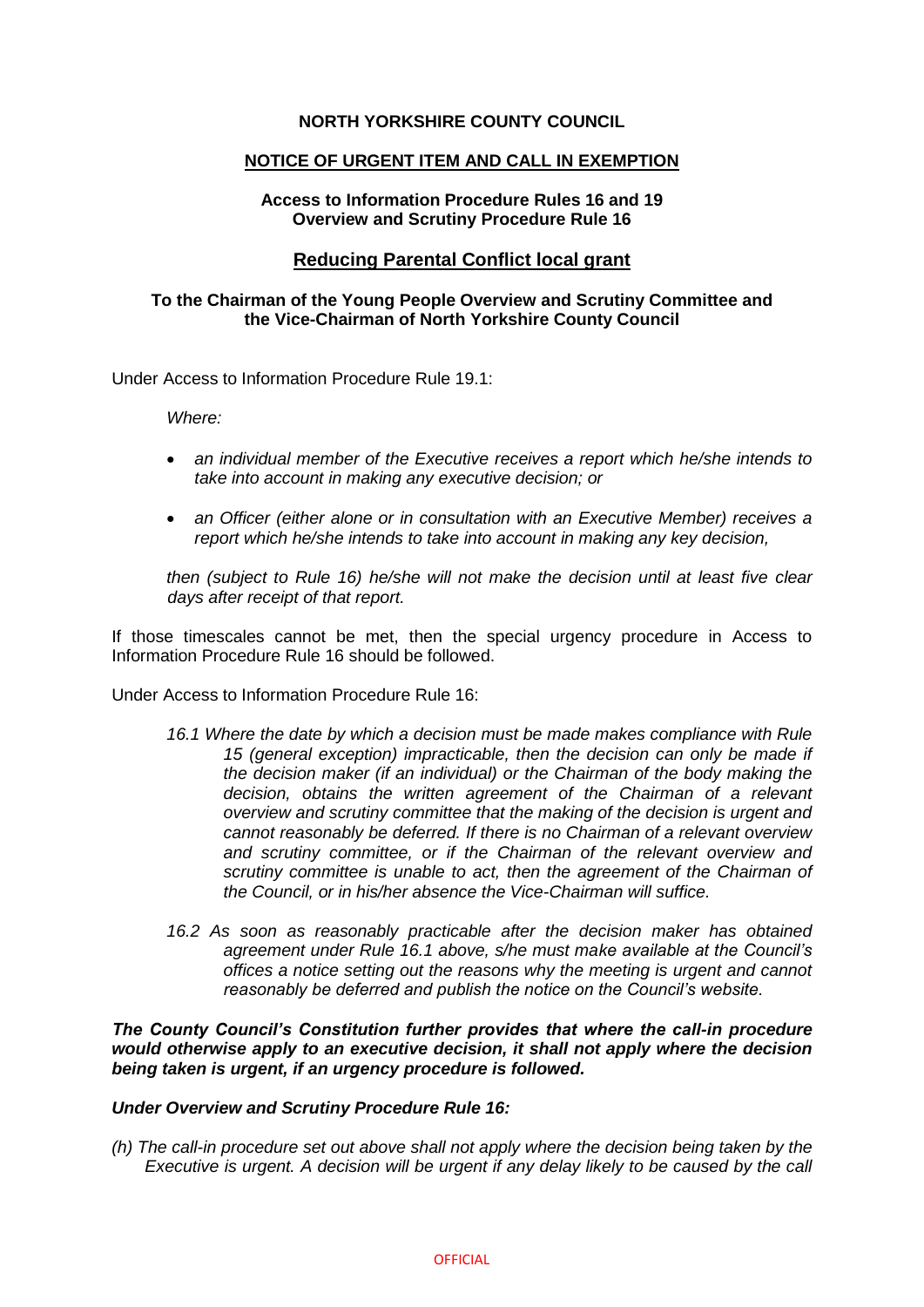*in process would seriously prejudice the Council's or the public interest. The Chairman of the council must agree both that the decision proposed is reasonable in all the circumstances and to it being treated as a matter of urgency. In the absence of the Chairman, the Vice-Chairman's consent shall be required. In the absence of both, the Head of Paid Service or his/her nominee's consent shall be required. Decisions taken as a matter of urgency must be reported to the next available meeting of the Council, together with the reasons for urgency.*

It is anticipated that on 12 May 2022 a report regarding the submission of a funding bid to the Department for Work and Pensions in relation to the Reducing Parental Conflict Grant for the allocated two year funding (2022/23 and 2023/24), with a view to extending the funding in year 3 (2024/5), will be considered by the Leader, in consultation with the Corporate Director Children and Young People's Service, the Corporate Director Strategic Resources and the Assistant Chief Executive (Legal and Democratic Services).

The intention to make this decision has been published on the Forward Plan, however it has not been possible to publish the report on which the decision will be based at least five clear working days in advance of the decision being taken. It is therefore necessary to follow the Special Urgency procedure in Access to Information Procedure Rule 16 and to seek to exempt call in so the decision can be implemented immediately after it is taken.

This matter requires an urgent decision by the Leader on 12 May 2022, and cannot reasonably be deferred, to enable the timely consideration and progress of this matter and to comply with project deadlines: the bid for funding must be submitted by 13 May 2022.

The Council therefore needs to progress this matter within a short timeframe. As a consequence of the urgency of the timescales, the matter would not be able to comply with the call in period requirements. Overview and Scrutiny Procedure Rule 16 enables matters to be determined on an urgency basis and be exempt from call-in, where any delay likely to be caused by the call-in process would seriously prejudice the Council's or the public interest. It is suggested that that would be the case in this matter.

**To the Chairman of the Young People Overview and Scrutiny Committee:** in accordance with the provisions in the Access to Information Procedure Rules, I am, therefore, informing you as the Chairman of the relevant Overview and Scrutiny Committee, that it is intended that this matter be considered by the Leader on 12 May 2022 and I am seeking your agreement that the meeting and the making of the decision is urgent and cannot reasonably be deferred beyond this timeframe. If you so agree, will you please confirm by email as soon as possible.

**To the Vice-Chairman of North Yorkshire County Council:** in accordance with the provisions in Overview and Scrutiny Procedure Rule 16(h), I am seeking your agreement that the decision proposed is reasonable in all the circumstances and to it being treated as a matter of urgency (where any delay likely to be caused by the call in process would seriously prejudice the Council's or the public interest) and that the call-in procedure should therefore not apply to the decision. If you so agree, will you please confirm by email as soon as possible.

# BARRY KHAN

Assistant Chief Executive (Legal and Democratic Services)

Dated: 10 May 2022